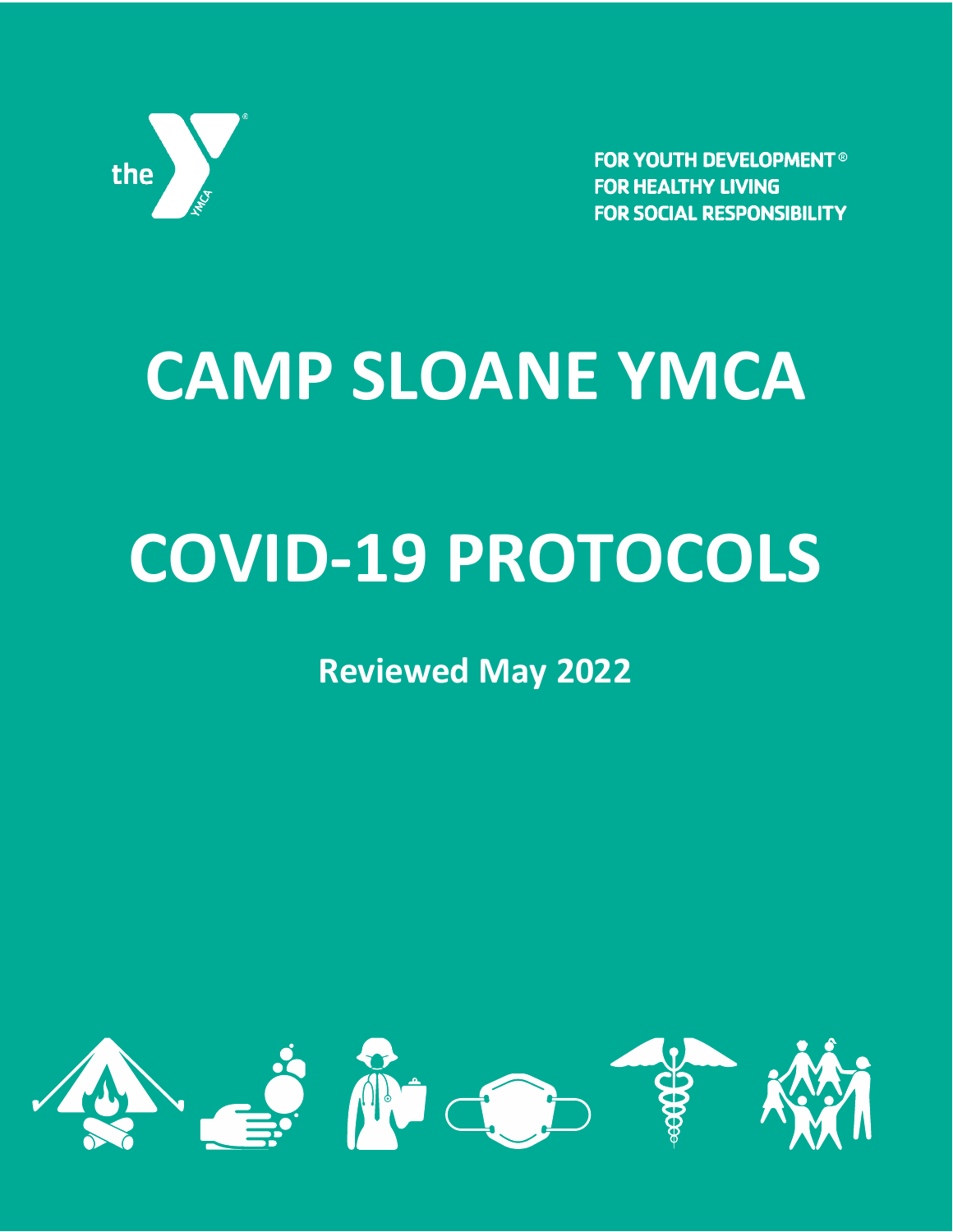## **Camp Sloane Covid Protocols 2022**

#### **Why choose to send my child to camp?**

Choosing Sloane is a family choice. It's important that you are comfortable with the procedures that we are putting in to action.

Every time that a parent allows their child to leave the home environment carries a certain amount of risk. While Camp Sloane will do everything possible to minimize the risk of any staff or campers getting sick this summer, including requiring vaccines, testing prior to arrival, more cleaning of common spaces and program equipment and a thorough health screening process, we cannot make any guarantees that there will not be any cases of COVID-19 at camp this summer.

There are many reasons to choose summer camp this year. We have heard from hundreds of families about the need for camp:

- For working parents who need regular programming for their day camp aged child
- To get a break from technology and screens and living rooms and remote learning
- The need to be around peers and to interact with people outside of their typical cohorts
- To reconnect with the outdoors and spend time playing in open spaces

#### **Who should attend camp?**

We are excited to be able to get back to a more 'normal' Sloane experience this summer. These past few years have taken a heavy toll on everyone and children, especially, have experienced a lot of loss and sense of normalcy.

Choosing to attend Camp Sloane this summer is an important step for your family and we take the responsibility of keeping all of our families safe with the highest regard.

Campers and families who have high-risk medical conditions or underlying health concerns should seek medical advice to discuss summer camp plans prior to attending camp.

## **Pre-Arrival**

#### **Sheltering in-place**

It's important to limit activities to low-risk behaviors for at least a week before arriving at camp. The health and safety of our camp community will rely on families joining forces to reduce the risk of COVID-19 entering camp.

Camp Sloane is asking that you prioritize our staff and camper welfare this year. We are making the recommendation that families do not travel inside the 7-day window of arriving at camp. If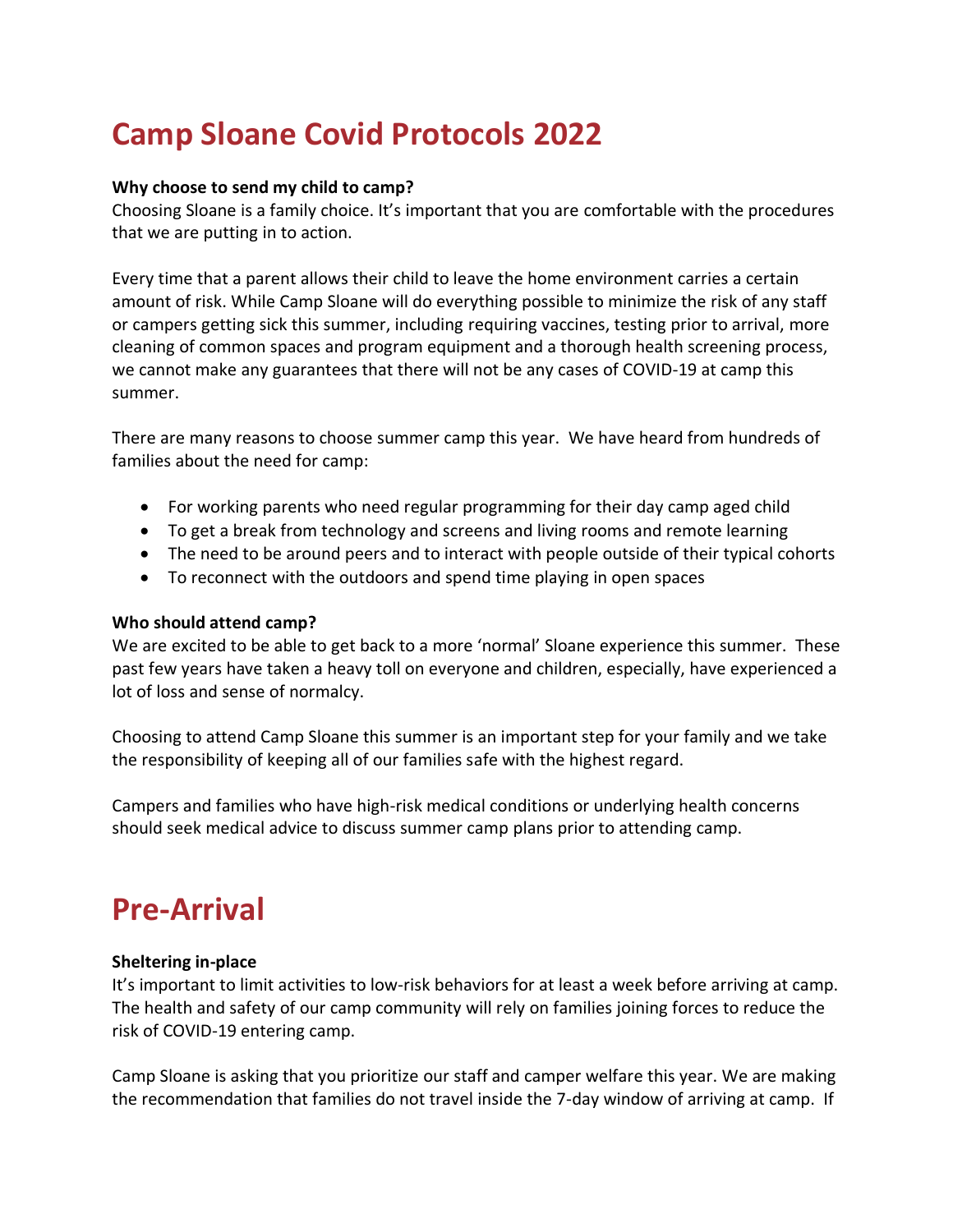your family has a planned vacation, please contact us to discuss options for your child's camp session.

For day campers who are returning home each day, it's important that families continue to practice non-pharmaceutical interventions (NPI's) at home and in the community. This includes maintaining social distancing protocols, mask wearing outside of the household, regular and effective handwashing and staying vigilant about the contacts that your family has with other people.

#### **Monitoring Health**

In the days leading up to camp it will be important to monitor, track and report your health. Please let us know if you have contact with anyone who tests positive in the lead up to your camper's arrival.

#### **Packing for camp**

For Day Campers – each day your camper should bring a backpack that includes a water bottle, bathing suit and towel, sunscreen, bug spray and mask that meets CDC guidelines.

For Overnight Campers – please read through our [parent handbook](https://campsloane.org/client_media/files/pdf/2022%20Resident%20Handbook.pdf) for a detailed packing list.

While we are not requiring masks (as of May 23 $^{rd}$ , 2022), this may change during the summer, so please pack enough masks for your camper's stay. Day campers should bring a mask each day.

### **Testing and Vaccines**

(Information accurate as of May 23 $rd$ )

Overnight campers and all staff will be required to provide proof of a negative antigen test taken the morning of arrival to camp. **Please take a photo of the result to show us during check in**. Anyone who does not provide us with a photo of a negative antigen test will be required to take a rapid test upon arrival at camp. This test will be administered by our camp nurse and will cost \$50.

It is important that parents monitor their emails over the next few months to stay up-to-date on pre camp testing.

A second test will then be taken at camp halfway through the campers' session (two-week sessions only). **All campers must bring with them an antigen test** for this purpose – this will be collected by the Village Directors at the start of the session. Please make sure the test packet has your camper's name on. If your camper does not bring an antigen test for the mid-session testing, we will provide one at a cost of \$50. If your camper is attending more than one session, please send them with one test for each session they are here.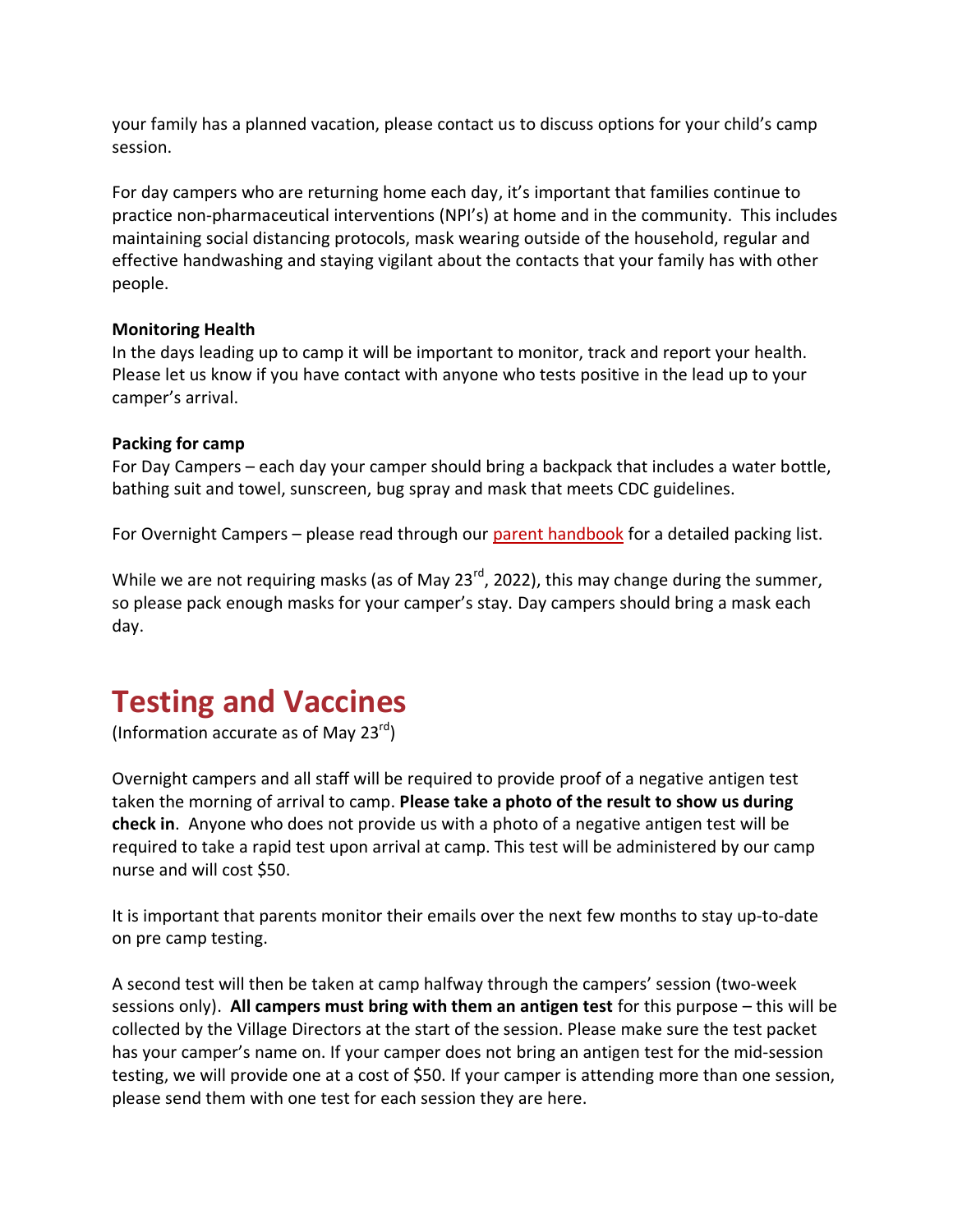Day campers will be required to provide proof of a negative antigen test taken on the Sunday night before the first day of the session, and again on the middle Sunday of the session. **Please take a photo of the result to show us during drop off.**

**All eligible campers and staff are required to be fully vaccinated to attend Camp Sloane this summer, unless exempt on medical or religious grounds. Find more details about our vaccine policy [here.](https://campsloane.org/summer2022updates)**

## **Check in Day**

#### **Overnight Camp**

Check-in day will be as contactless as possible. We are requesting that only parents and campers arrive at camp, with no additional family members or friends.

- Older campers ( $7^{th}$ -11<sup>th</sup> grade) will check in from 1pm-2pm. Younger campers (3<sup>rd</sup>-6<sup>th</sup> grade) will check in from 2pm-3pm. Please do not arrive before your allotted time begins as we will not be able to check you in.
- If you have both an older and a younger camper, please check-in at the 2-3pm time slot.
- Once you arrive, please make your way to the center of camp (the 'oval') where you will check-in with one of our camp directors.
- If the camper has medications, or needs to check-in with the nurse, you will be directed to a parking area and one parent will bring the medication to the nurse's station.
- Families will be then be directed to a village check-in location where they will meet the Village Directors and be given their tent assignment.
- Campers will have their temperature taken and recorded at this time.
- Families will then be directed to the unloading zone at their child's village. Sloane staff will greet you and help bring the luggage to your camper's tent. You can get your camper settled in, give them a HUGE hug and wish them a great time!
- With the check-in process complete, we ask that parents leave camp at this point.
- Our staff will have additional training in how to help campers get their bunks set up.

#### **Day Camp**

Daily drop off will happen at the Day Camp Drop Off Circle. On the first day of the session, you will be directed to park your car, check in with our Day Camp Directors and walk your child into Day Camp where you will meet their counselor. On all other days of the session, drop off and pick up will be a drive-thru system. Parents should prepare their child for a contactless drop-off as described below: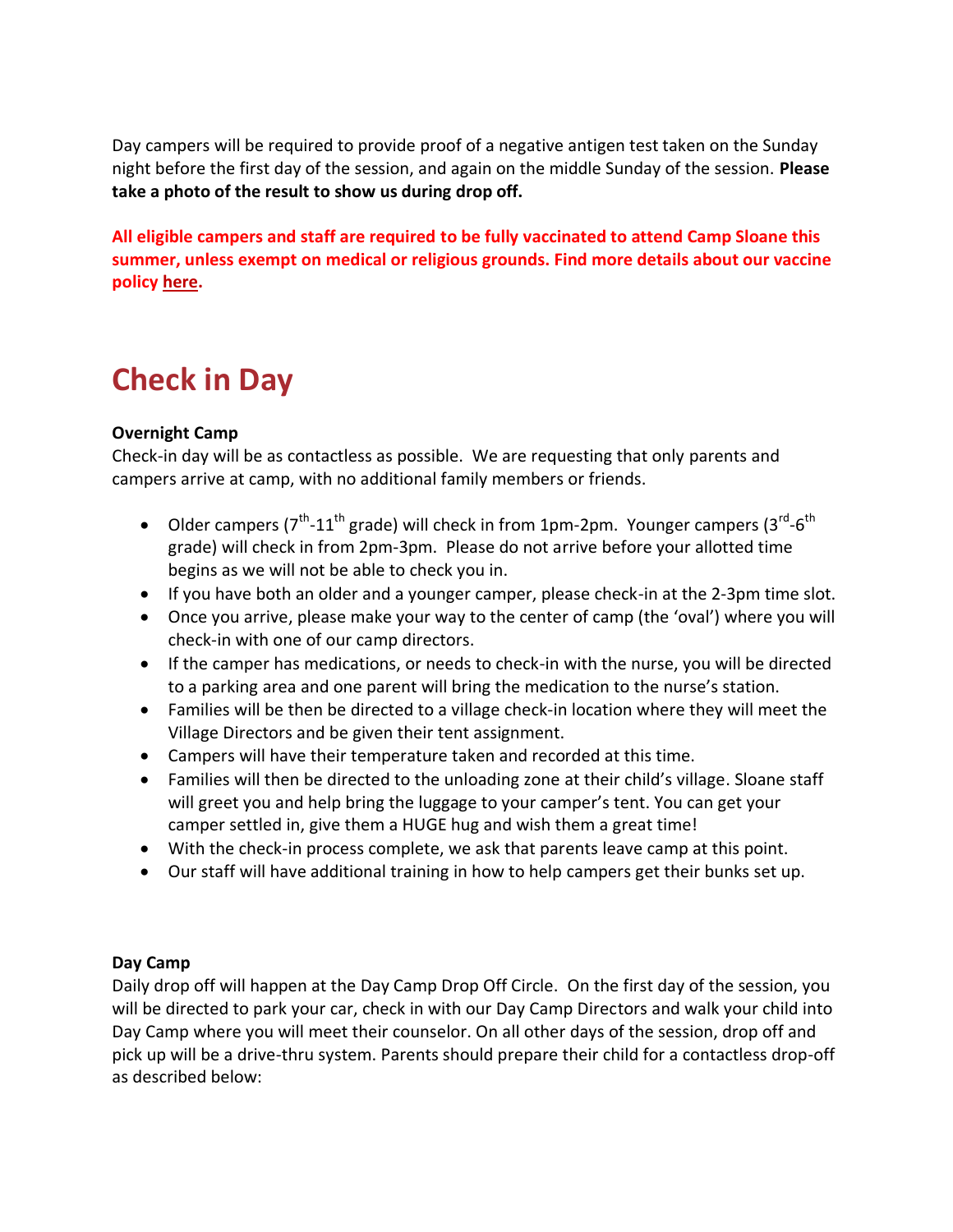- Upon arrival, parents will follow the signage and turn left into the Day Camp Drop Off Circle.
- Please follow the signals of the staff member controlling traffic flow. This will help keep your child safe as they are exiting the car.
- A Sloane staff member will approach the driver's window and will ask the parent to confirm their answers to the following screening questions:
	- $\circ$  Has here been a change in your child's health status as indicated on the 2022 Health History Form
	- $\circ$  Have you had contact with anyone known to have COVID-19 or who has been under investigation for COVID-19 in the past 14 days?
	- $\circ$  Do you have any symptoms of a respiratory infection (eg. Cough, sore throat, fever, shortness of breath)
	- o Have you had a fever within the last 72 hours?
	- $\circ$  Has anyone in the household tested positive for COVID-19 within the last 14 days?
- The camper will then exit the car with the assistance of a Sloane staff and have their temperature taken. A Sloane staff member will then walk them to their counselor.

## **In-Session Procedures**

#### **Daily Temperature Checks**

Overnight Campers will have their temperature checked and recorded on a daily basis. This will be done in the campers' village by a leadership staff member, using an infra-red thermometer.

#### **Mask wearing**

As of May 23 $^{rd}$ , we are not requiring masks this summer. However this is subject to change, so please send your camper with enough masks for their time at camp.

#### **Cleaning**

Our wonderful maintenance team will be increasing the cleaning of common areas, bathrooms, hand railings and the dining hall.

#### **Handwashing and Hand Sanitizer**

Last summer we built additional hand washing stations and introduced extra hand washing throughout the day. We will be continuing this protocol this summer and parents should educate their campers in the importance of hand washing and use of hand sanitizer.

Handwashing signage is displayed in all bathrooms to encourage effective handwashing practices.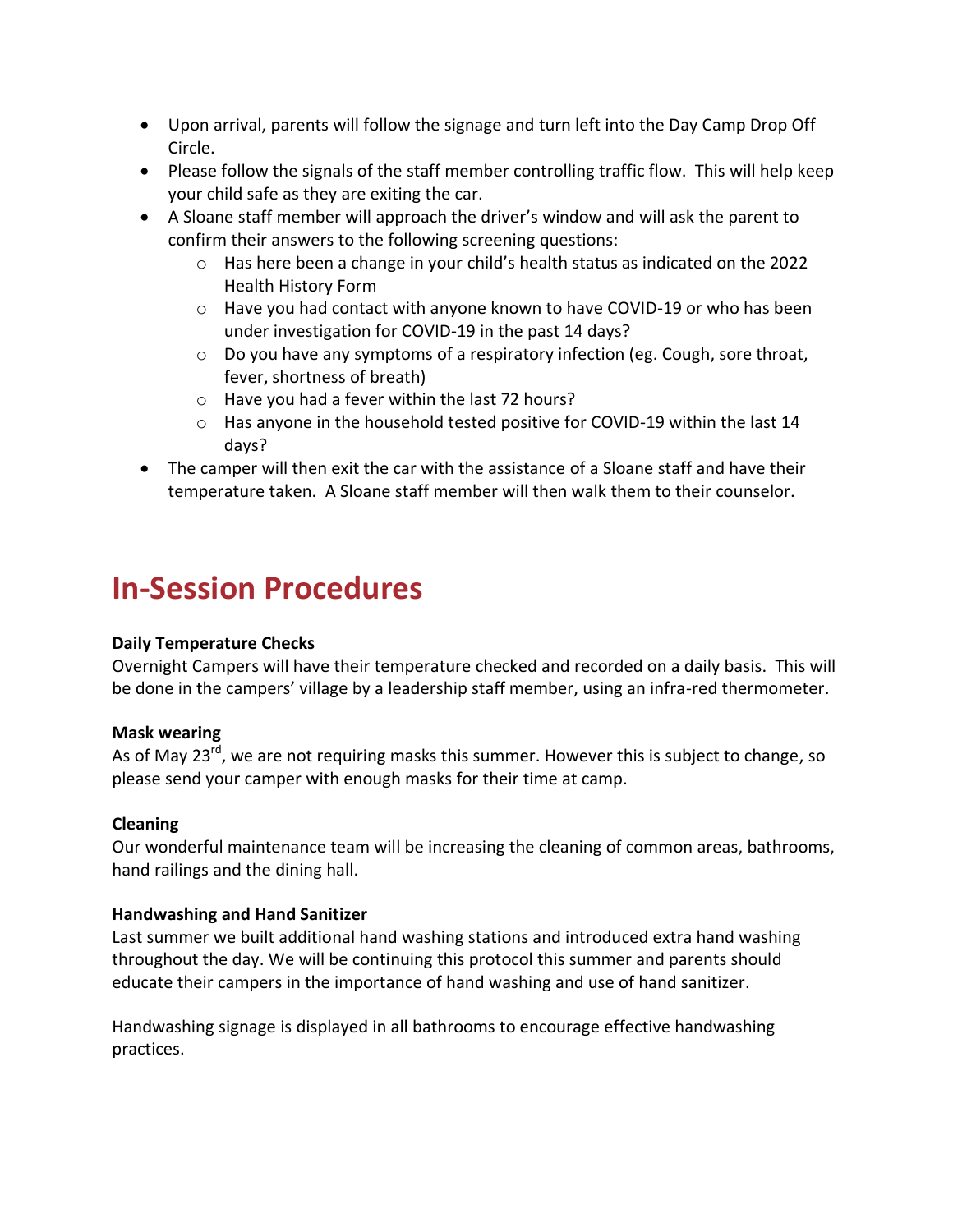Hand sanitizer will be available at all of the major program area locations. Staff will be expected to carry an individual hand sanitizer bottle that they can use to provide a squirt of hand sanitizer any time a camper needs it.

## **The Program Experience**

#### **Overnight Camp**

The State of CT Office of Early Childhood has stated that we should follow the CDC guidelines for safe operation of camp. As such, we have been able to open up our villages so more campers can attend camp than in 2021. Each camper will be in a tent with 6-7 campers and 1 or 2 staff members. Each tent will be part of a village of up to 42 campers.

We are returning to our regular elective-based program this summer. Campers will do 3 activities in the morning that they have chosen, and their afternoons will be spent with the village and tent doing Free Swim and Tent Bonding Time activities.

**For their morning electives please make sure your camper has selected their activity preferences in the 'forms & documents' section of your CampInTouch account PRIOR to arriving at camp.**

For campers who have chosen water-ski or horse-riding lessons, they will be assigned a set period each day to attend their lesson.

Camp traditions, such as flag raising, oval, camp fire, showcase, theme days, overnights and square dance will be going ahead as normal and campers will be able to mix amongst the villages

#### **Day Camp**

Traditionally, the day camp model has followed a group-based approach. Campers will have a set schedule that they will follow with their group.

In day camp there are two activity periods in the morning, lunch and recess/rest time, then 3 more activities in the afternoon. All Day Campers will swim every day.

## **Check-out and Day Camp pick-up**

**For Overnight Campers**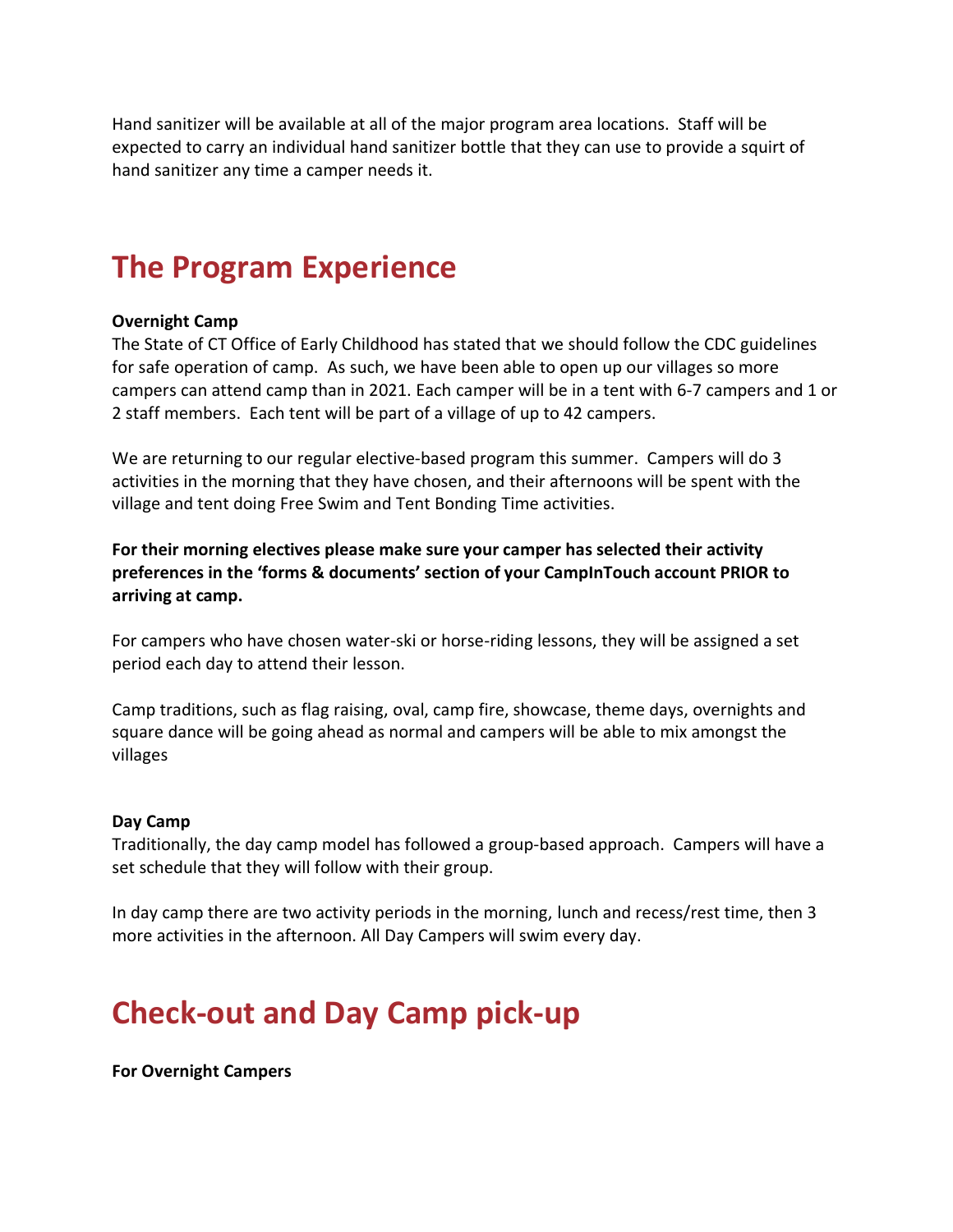Check-out will be a drive-thru process. Upon arrival at camp, you will be greeted and directed to your child's check-out location.

- The first stop after greeting will be to sign the check-out document. Please have an ID ready for inspection. You will also receive information about saving your spot for next summer.
- If you have medications to collect from the camp nurse, you will stop at the nurse's station.
- After signing out/collecting medications you will then be directed to your camper's village. Please park in the designated area and here you may go into your camper's village to collect them and their luggage
- Once you have your camper and luggage in the car give them a huge hug they will be excited to see you! As you are leaving the village have a discussion about next summer.
- You can save your spot by dropping off the paperwork at welcome shack by the front entrance.

#### **For Day Campers**

Daily pick-up will occur at the same location as drop off. As you enter camp you will be greeted by a staff member who will ask who you are picking up and check your ID. If an adult other than a parent is picking up, you will be required to inform the camp office.

As in the morning, turn left into the day camp pick-up circle and follow the directions of the staff member controlling traffic. A staff member will walk your child to the car and assist them with getting in.

## **Management of Covid at Camp**

In the event of a COVID related illness at camp this summer, we will put in to practice the following guidelines:

- If a camper or staff member feels unwell, they should report to the health lodge
- The health lodge will have a separate entrance and treatment area for individuals who are displaying COVID-like symptoms.
- Health Lodge staff will maintain appropriate PPE when assessing all campers and staff for illness or injury
- If there is a fever present that is over 100, the sick individual will be isolated immediately. Parents of the camper will be called and our nurses will administer an antigen rapid test.
- If a camper tests positive while at camp, they will be required to leave. All parents of close contacts will be informed.
- **If we have a positive COVID-19 test at camp, all (exempt) unvaccinated campers will be required to leave camp.**